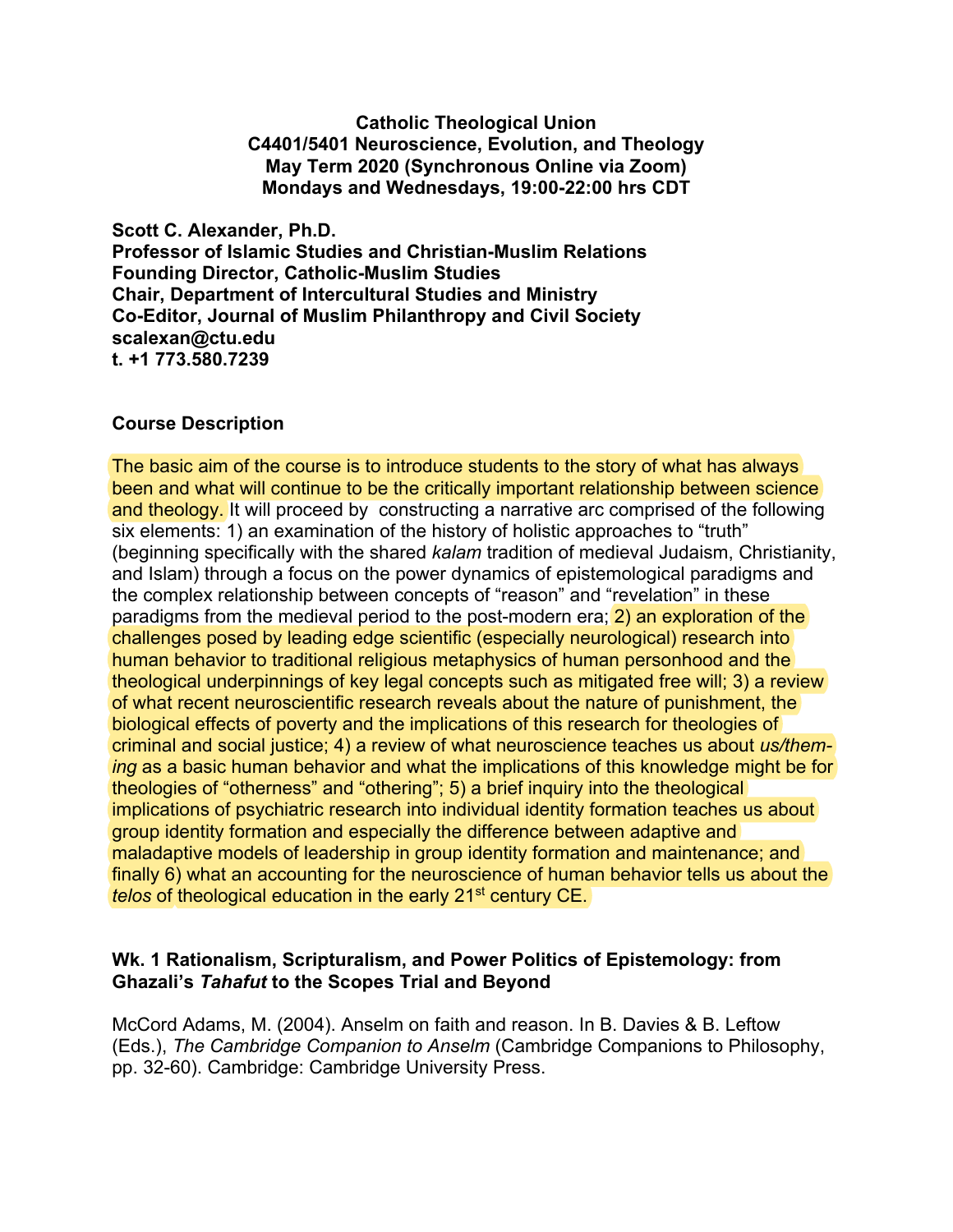Al-Ghazali, *The Deliverer from Error (al-Munqidh min al-dalal)*; Ibn Rushd (Averroes),*The Decisive Criterion (Fasl al-maqal)*; Maimonides (Rambam), *Guide for the Perplexed*—selections

Sorkin, David. *The Religious Enlightenment: Protestants, Jews, and Catholics from London to Vienna.* Princeton: Princeton University Press, 2008—selections

Larson, Edward. *Summer for the Gods: The Scope's Trial and America's Continuing Debate over Science and Religion* (New York: Basic Books, 1997)

**Wk. 2 Neuroscience, Human Behavior and the Metaphysics of Mitigated Free Will**

Augustine of Hippo, *On Free Choice of the Will (De libero arbitrio)*, Thomas Williams, tr. Indianapolis: Hackett Publishing, 1993

Al-Ash'ari, *The Book of Illumination* (*Kitab al-luma`)* in Richard J. McCarthy, S.J., tr. *The Theology of al-Ash`ari*. Beirut: Imprimerie Catholique, 1953.

Gazzaniga, Michael S. *Who's in Charge: Free Will and the Science of the Brain.* San Francisco: Harper Collins, 2011. Chs. 3, 4, & 6.

Sapolsky, Robert. *Behave: The Biology of Humans at Our Best and Worst.* New York: Penguin Press, 2017. Introduction and chs. 13, 15, & 16.

"Did My Brain Make Me Do It?" DoSER Annual Holiday Lecture 2014 [http://media.aaas](http://media.aaas-science.org/services/player/bcpid53734095001?bckey=AQ%7E%7E,AAAADFlexpk%7E,loqkjB2yVJwsTIvEim3fHGse-pcdnTwe&bctid=3972123022001)[science.org/services/player/bcpid53734095001?bckey=AQ~~,AAAADFlexpk~,loqkjB2y](http://media.aaas-science.org/services/player/bcpid53734095001?bckey=AQ%7E%7E,AAAADFlexpk%7E,loqkjB2yVJwsTIvEim3fHGse-pcdnTwe&bctid=3972123022001) [VJwsTIvEim3fHGse-pcdnTwe&bctid=3972123022001](http://media.aaas-science.org/services/player/bcpid53734095001?bckey=AQ%7E%7E,AAAADFlexpk%7E,loqkjB2yVJwsTIvEim3fHGse-pcdnTwe&bctid=3972123022001)

"Where There is a Will." *This American Life* (NPR series, WBEZ Chicago), no. 662. Podcast or Transcript [\(https://www.thisamericanlife.org/662/transcript\)](https://www.thisamericanlife.org/662/transcript).

**Wk. 3 Revisiting Theologies of Punishment and Poverty: Neuroscience, Social/ Restorative Justice, and the Deadly Effects of 'Feeling' Poor**

Hoffman, Morris B. *The Punisher's Brain: The Evolution of Judge and Jury*. Cambridge: Cambridge University Press, 2014. Chs.

. "Evolutionary Jurisprudence: The End of the Naturalistic Fallacy and the Beginning of Real Reform?" in Michael Freeman, ed*. Law and Neuroscience* (Current Legal Issues Series, vol. 13). Oxford: Oxford University Press, 2014, pp. 483-504.

Sapolsky, Robert. "Poverty's Remains" (ch. 8) in *The Trouble with Testosterone: And Other Essays on the Biology of the Human Predicament*. New York: Scribner, 1997, pp. 114-124.